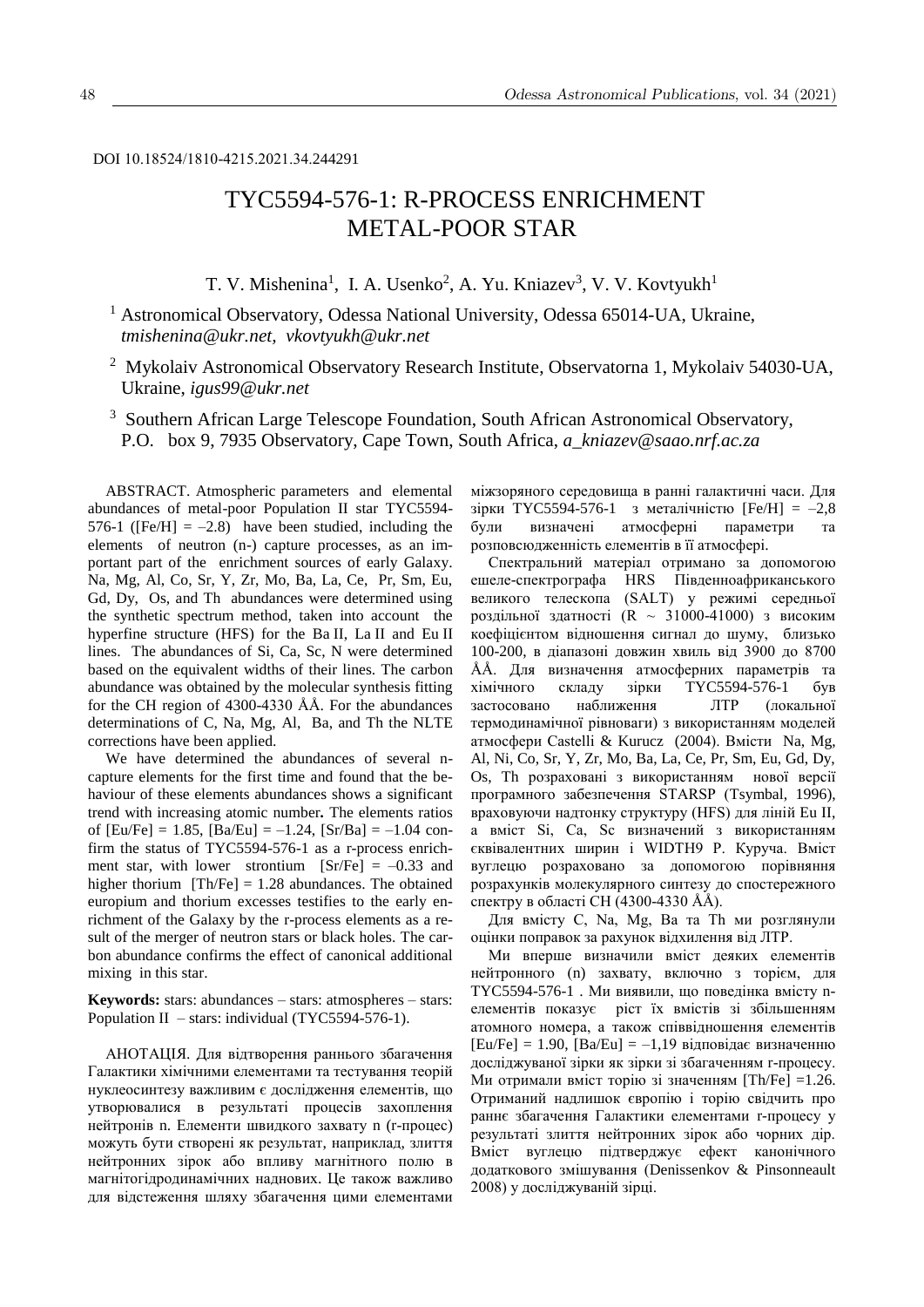#### **1. Introduction**

Metal-deficient ( $[Fe/H] < -1.0$ ) stars investigations can provide an information about the early nucleosynthesis for the Galaxy, especially about the same of rare elements, produced from early neutron star mergers (NSM) or/and supernovae (SN), and also about the chemical evolution of the Galaxy in the whole.

Investigations of the stars enrichment by the fast (r-) neutron capture process elements are very important for understanding of the early Galaxy chemical evolution (Sneden et al. 1996, Yong et al. 2013, Roederer et al. 2014, Hansen et al. 2018).

The sources of of r-process elements production are in the matter of researches and discussions now. There are some considerations that strongly support an early mergers of neutron stars (NSM) hypotheses (e.g. Lattimer & Schramm 1974, Rosswog et al. 2014, Lippuner et al. 2017). At that, standard core-collapse supernovae (CCSNs) most likely cannot produce the basic elements of the r-process (Arcones & Thielemann 2013); however, the most likely candidate for yet another r-process formation site could be core-collapsed supernovae with a strong magnetic field (e.g. Winteler et al. 2012, Nishimura et al. 2017).

Beers & Christlieb (2005) proposed that the r-processenhanced, metal-poor stars to be divided into two main categories: the r-I stars have  $0.3 \leq$  [Eu/Fe] $\leq$  +1.0, while r-II stars have  $|Eu/Fe|>+1.0$ ; both require  $|Ba/Eu| < 0$  to avoid contamination from the s-process.

Variations in the lighter neutron-capture elements, such as Sr, Y, and Zr, have been observed in several stars (e.g., Spite et al. 2018) and a new limited r- process designation with  $[Sr/Ba]$  >+0.5 to classify stars with enhancements in these lighter elements was proposed by Frebel (2018). A subset of r-II stars (~30%) also exhibit an enhancement in Th and U that is referred to as an "actinide boost" (e.g., Hill et al. 2002, Mashonkina et al. 2014, Holmbeck et al. 2018) – a complete explanation for this phenomenon remains elusive. Besides, the detection of radioactive elements like Th (pure r-process, Cowan et al. 2021), in addition to tracing its source of origin, can provide cosmochronometric age determination (see, e.g., Holmbeck et al. 2018 and references therein).

The main aim of this work is to study the elements abundances that have been formed due to n-capture processes in the atmosphere of TYC5594-576-1, with [Fe/H] near  $-3.0$ . This object is one of the stars from our project to study the sources (sites) of r-process enrichment in the early Galaxy.

#### **2. Observations and spectrum processing**

The main characteristics of TYC5594-576-1 (HE 1523- 0901) were taken from the SIMBAD database, in particular: Equatorial coordinates:  $\alpha = 15$  26 01; δ = -09 11 39 (2000) (GAIA DR2); Galactic coordinates: 354.24; +37.83 (2000).

Stellar magnitudes: B =12.37; V = 11.50 (SIMBAD); parallax (mas): 0.2772 [0.0434] (GAIA DR2); radial velocity (RV) in  $km/s = -63.608$  [0.0045] (GAIA DR2); spectral type: CEMP C (Placco et al. 2018) .

One spectrum of this star had been obtained on 18 April 2019 (HJD 2458592.4103) with the 11-m Southern African Large Telescope (SALT) Buckley et al. 2006,O'Donoghue et al. 2006) equipped by fibre-fed dual-beam echellespectrograph HRS (Barnes et al. 2008, Bramall et al. 2010, Bramall et al. 2012, Crause et al. 2014) in the medium resolution mode (R~31000-41000) with a single exposure of 650s and a high S/N ratio near 100-200. HRS allows to provide the spectrum in the blue and red arms over the total spectral range from 3900 to 8700 ÅÅ. Primary reduction of HRS data, including overscan correction, bias substractions and gain corrections, was done with SALT science pipeline (Crawford et al. 2010). All the data were processed using the software package developed by the authors based on the standard system of astronomical data reduction MIDAS. Further spectra processing, such as the continuum establishment, line depth and equivalent width (EW) measurements, etc., was conducted usi[ng the DECH30](http://gazinur.com/DECH-software.html) software [package by G](http://gazinur.com/DECH-software.html).A.Galazutdinov http://gazinur.com/DECHsoftware.html. The rotational velocity projection was measured by fitting of the observed spectrum with models from Coelho (2014)**.**

## **3. Atmosphere parameters determination**

To determine the effective temperature  $T_{\text{eff}}$ , we have appreciated the value of  $T_{\text{eff}}$  based on the independence of the iron abundance obtained from given lines from the lower-level potential E<sub>low</sub> of this line (Fig. 1). Gravity log g was determined from the ionization equilibrium balance for the Fe I and Fe II abundances. The microturbulent velocity  $V_t$  was obtained from the condition of independence for Fe I lines abundances on their equivalent width EW (Fig. 2).

The metallicity [Fe/H] was adopted as the iron abundance determined from the Fe I lines. The selection of the parameters was performed using an iterative procedure. Finally, the following parameters were adopted:  $T_{\text{eff}}$  = 4500 K;  $\log g = 0.75$ ;  $V_t = 2.5$  km/s.

Table 1 represents the comparison results of our data with those from other works. As can be seen in Table 1, there is a good agreement between  $T_{\text{eff}}$ , and [Fe/H] obtained by different authors. However, some discrepancies are evident for log g and turbulent velocity  $V_t$  values.



Figure 1: The dependence of  $log A(Fe I)$  on  $E_{low}$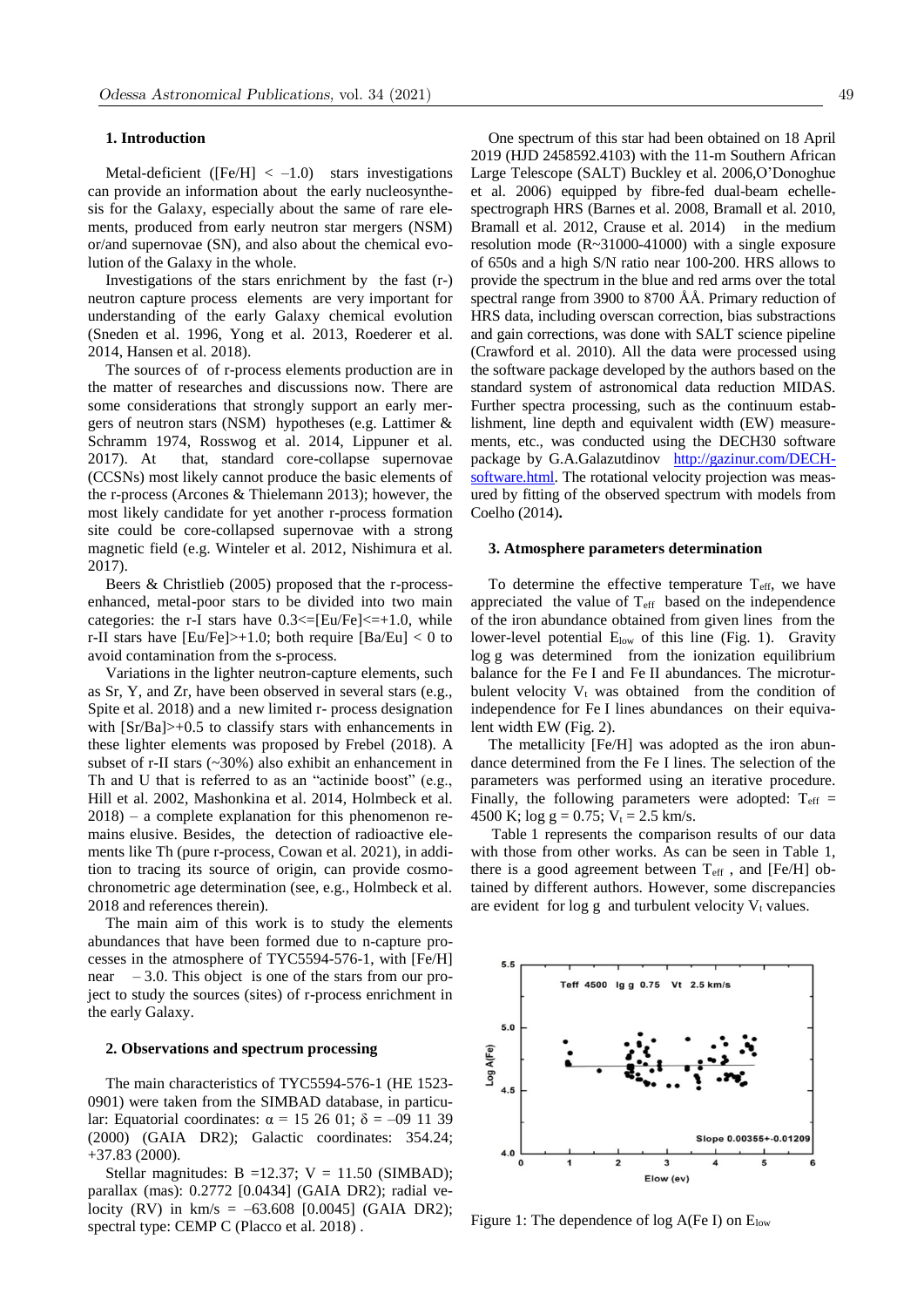

EW (mA)

Figure 2: The dependence of log A(FeI) on EW

4500

Table 1: Comparison of parameters obtained by different authors

| $T_{\rm eff}$ | log g | [Fe/H]  | Vt   | reference          |
|---------------|-------|---------|------|--------------------|
| 4500          | 0.75  | $-2.82$ | 2.50 | our                |
| 4499          | 0.76  | $-2.83$ | 2.41 | Hansen et al. 2018 |
| 4642          | 0.64  | $-3.14$ |      | Placco et al. 2018 |
| 4502          | 0.78  | $-3.05$ |      | Beers et al. 2017  |
| 4612          | 0.80  | $-2.85$ | 2.70 | Frebel et al. 2013 |
|               |       | $-2.69$ |      | Frebel et al. 2006 |

In the atmospheres of metal-poor stars the deviations from the Local Thermodynamic Equilibrium (LTE) may influence to the stellar parameters and abundance of iron (see, e.g., Lind et al. 2012). But, for such stars Roederer et al. (2014) shown that the Fe II abundance determined in the LTE approaches agree with those ones under non-LTE approximations within 0.02 dex. The obtained results enabled Roederer et al. (2014) to adopt the iron abundance derived from the Fe II lines as an indicator of the metallicity [Fe/H]. Our values of the iron abundance obtained from the Fe I and Fe II lines are almost similar, and we used the Fe I abundance as the metallicity [Fe/H] value.

#### **4. Abundances determination**

The elemental abundances were determined using the LTE approximation and the atmosphere models by Castelli & Kurucz (2004). The choice of model for each star was made by means of standard interpolation for T<sub>eff</sub> and log g.

Na, Mg, Al, Ca, Sr, Y, Zr, Mo, Ba, La, Ce, Pr, Sm, Eu, Gd, Dy, Os, Th abundances were calculated employing the synthetic spectrum method by a new version of the STARSP software (Tsymbal, 1996) and new version of the VALD2018 line list (Kupka et al. 1999), Fe, Si, Sc abundances using EWs of lines and WIDTH9 code by Kurucz. The hyper-fine-structure (HFS) taking into account for abundance determination of Ba, La, and Eu. For Eu II 4129 Å and 6645 Å lines the data from (Ivans et al. 2006) were used. The carbon abundance was determined using the molecular synthesis fitting in the region of the CH G-band (4300-4330 ÅÅ).

For the Na, Mg, Al, Sr, and Ba abundances determinations we have used the NLTE corrections computed by Sergei Korotin: the NLTE departures for Na, Mg and Al at  $[Fe/H] \sim -2.5 -3.0$  varied from 0.03 to 0.15 dex depending

on Teff and log g (Korotin et al. 1999, Mishenina et al. 2004, Andrievsky et al. 2008); for the Ba lines at [Fe/H] close to –3.0 was about 0.1 dex (Korotin et al*.* 2015), for Sr II lines ~0.02 (S. Korotin, Private communication). For Th 4019 Å line, for Sun it is 0.01 dex, and for [Fe/H] near –2.5 NLTE correction is about 0.05 dex (Mashonkina et al. 2012).

The spectrum synthesis fitting of the Mg, Eu, Nd, Gd, Sm, and Os lines to the observed profiles for star are shown in Figs. 3, 4.

To determine the systematic errors in the abundance estimates due to uncertainties in the atmospheric parameter determinations, we have derived the elemental abundances for the target star from several models with modified parameters  $(\delta T_{\text{eff}} = \pm 100; \delta \log g = \pm 0.2; \delta V = \pm 0.1)$ . The total uncertainty due to the parameter and EW errors for the Fe I and Fe II are 0.11 and 0.12, respectively. The determination accuracy for other elements varies from 0.10 to 0.18 dex.



Figure 3: Observed (asterisk) and calculated (solid lines) spectra in the region of Mg I and Eu II lines.



Figure 4: Observed (asterisk) and calculated (solid lines) spectra in the region of Os I 4261 Å line.

5

LogA(Fe)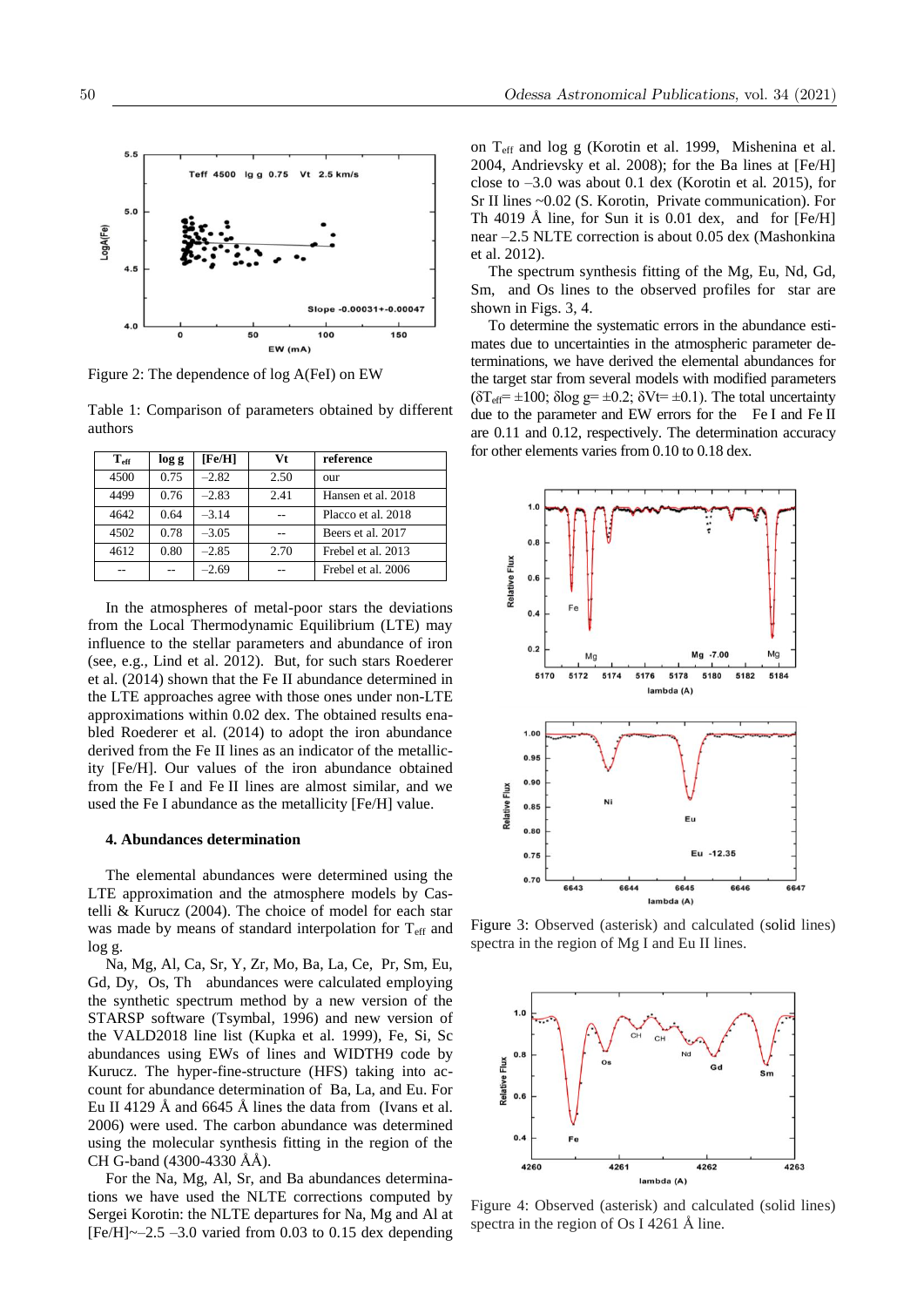We compared our abundance determinations with those obtained by other authors (Hansen et al*.* 2018, Placco et al. 2018, Beers et al*.* 2017, Frebel et al*.* 2013 Frebel et al. 2006). As seen, our data are in the good agreement with those of other authors (Table 2). But there is a discrepancy for the strontium abundance obtained in our work and the same of Hansen et al. (2018). However, we are confident in the meaning of our Sr value, which is also confirmed by calculations taking into account deviations from LTE, performed by Sergei Korotin (S. Korotin, Private communication).

The elemental abundances [El/Fe] as a function of the relevant atomic numbers for TYC5594-576-1 are depicted in Fig. 5.



Figure 5: Elemental abundances vs. Atomic Number.

## **5. Results and discussions**

We have studied TYC5594-576-1 both from the point of view of the advanced stages of stellar evolution of metal-poor stars, and in the context of n-capture elements enrichment.

#### *5.1 Stellar evolutionary effects*

Some elements abundances, such as Li, CNO, Na, Mg and Al change the course of evolution and by studying them we can estimate the evolutionary effects influence on the atmospheres of clusters and field giants (see, e.g. Charbonnel 1994, 1995, Gratton et al. 2000). Table 2 presents the abundances of the C, O, Na, Mg, Al, Zn, Sr, Ba and Eu obtained in our research, as well as those reported in Frebel et al*.* (2013), Hansen et al. (2018) and Beers et al. (2017).

Table 2: C, O, Na, Mg, Al, Ca, Zn, Sr, Ba, and Eu abundances

|                            |         | Frebel  | Hansen  | Beers et  |
|----------------------------|---------|---------|---------|-----------|
| Elem                       | Our     | et al., | et al., | al., 2017 |
|                            |         | 2013    | 2018    |           |
| [ <b>CF</b> <sub>e</sub> ] | $-0.72$ |         | $-0.82$ | $-0.19$   |
| [O/Fe]                     | 0.82:   |         |         |           |
| [Na/Fe]                    | 0.06    | 0.10    |         |           |
| [Mg/Fe]                    | 0.22    | 0.30    |         |           |
| [Al/Fe]                    | $-0.48$ |         |         |           |
| [Ca/Fe]                    | 0.20    | 0.26    |         |           |
| [Zn/Fe]                    | 0.08    | 0.18    |         |           |
| [Sr/Fe]                    | $-0.33$ |         | 0.90    |           |
| [Ba/Fe]                    | 0.71    |         | 0.69    |           |
| [Eu/Fe]                    | 1.85    |         | 1.70    |           |
| [Th/Fe]                    | 1.26    |         |         |           |

Gratton et al. (2000) showed that the abundances of light elements in lower-RGB stars (i.e. stars brighter than those with the first dredge-up luminosity and fainter than the RGB bump) are in concordance with classical evolutionary models. Spite et al. (2006) performed the LTE analysis of several extreme metal-poor (EMP) giants in order to investigate the CNO abundance and found out a C–N anti-correlation that agreement the hypothesis that the surface abundances could be modified by the CNO processed material from the inner regions.

In our investigated star we found the carbon underabundance (Table 2) that may be agreement with the stellar evolution calculations and associated with canonical extra mixing (e.g., Denissenkov & Pinsonneault 2008 for the CMEP stars). Figure 5 in their paper illustrated variations in the surface C and N abundances (black curve) due to canonical extra mixing with the depth rmix =  $0:045$  R<sup>o</sup> and rate  $D_{mix} = 0.04K$  in the RGB model with  $M = 0.83$  $M_{\odot}$  and  $Z = 0:0001$ , but the extra mixing depth does not seems to depend strongly on the metallicity (Denissenkov & VandenBerg 2003). The authors called this universal non-convective mixing process "canonical extra mixing"

We compared our result with calculation of Denissenkov & Pinsonneault (2008). For that we have computed the value of  $log L/L_{\odot} = 2.47$  for TYC5594-576-1 based on the classical formula:

$$
Log L/L_{\odot} = -2logP - 0.4m + 0.4 A,
$$

were P –parallax, m - stellar magnitude, interstellar reddening  $A = 0.14$  (Beers et al. 2017).

With our values of  $[CH] = -3.54$  and  $\log L/L_{\odot} = 2.47$ the studied star is located in the black curve which corresponds to canonical extra mixing for non-C-enhanced extremely metal-poor stars with the prediction reported in the afore-mentioned study (their Fig.5).

## *5.2 Galactic n-capture element's enrichment*

The obtained pattern of the elements abundances depending on their atomic numbers shows the abundance increases with increasing atomic number (Fig. 5). We have compared also obtained Sr, Ba, Eu abundances with indicators of strong r-process evidence. Our values of  $[Eu/Fe] = 1.85$ ,  $[Ba/Eu] = -1.19$ ,  $[Sr/Ba] = -1.04$  support the definition of this star as enriched with r-process elements (r-I stars: [Eu/Fe]>0.3, [Ba/Eu]<0.0, [Sr/Ba]>0.5). Our studied object exhibits Th overabundance ([Th/Fe] = 1.26) and can be named as one of the stars with "actinide enhancements" (e.g. Hill et al. 2002, Mashonkina et al. 2014, Holmbeck et al. 2018). The obtained values, including  $[Th/Fe] = 1.28$ , may testify in favor of early Galactic enrichment with r-process elements from the merger of neutron stars or black holes (Farouqi et al. 2021). As noted by the aforementioned authors, only two sources may be responsible for the excess of europium and thorium, – there are "two strong r-process sites to neutron star mergers without fast black hole formation and to events where the eject are dominated by black hole accretion disk outflows".